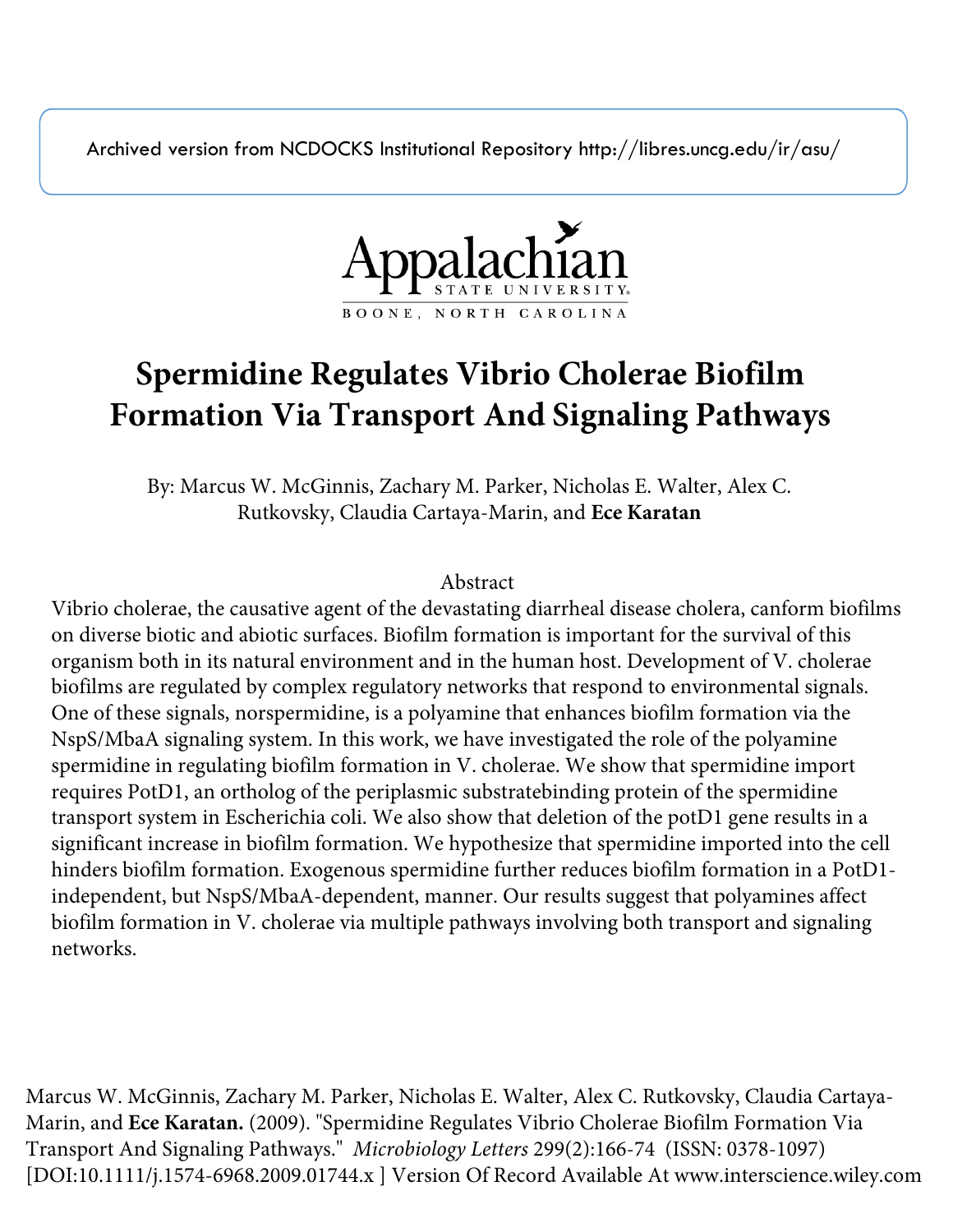#### **INTRODUCTION**

Biofilms are highly structured communities of microorganisms encased in a self-produced polymeric matrix containing polysaccharides, proteins, and sometimes DNA (Costerton et al., 1995; Davey & O'Toole, 2000). Most planktonic (free-swimming or free-floating) bacteria tend to form biofilms on suitable surfaces under favorable conditions. The biofilm state provides numerous advantages to a bacterium including protection from both chemical assaults such as antimicrobials and physical stresses such as UV light (Hoyle & Costerton, 1991; Kierek-Pearson & Karatan, 2005).

Vibrio cholerae, a Gram-negative aquatic bacterium responsible for the human intestinal disease cholera, can form biofilms on many aquatic surfaces such as crustaceans, zooplankton and aquatic plants (Huq et al., 1983; Islam et al., 1989; Tamplin et al., 1990). Biofilms have been proposed to aid in the persistence of V. cholerae in the environment by reducing osmotic stress (Faruque et al., 2006). In addition, biofilms have been correlated with enhanced infectivity of V. cholerae by providing protection from the body's natural defense mechanisms as well as providing a high dose of the pathogen (Faruque et al., 2006; Hung et al., 2006). Thus, biofilm formation is thought to be a survival strategy for V. cholerae both in its natural environment and in the human host.

The transition from the planktonic state to the biofilm state is a complex and highly regulated process. In V. cholerae, biofilm development is controlled by a variety of environmental signals such as osmolarity, nucleosides, sugars, quorum signals, and polyamines (Haugo &Watnick, 2002; Hammer & Bassler, 2003; Kierek & Watnick, 2003; Kapfhammer et al., 2005; Karatan et al., 2005). Polyamines, including cadaverine, norspermidine, putrescine and spermidine, are small organic hydrocarbons that are positively charged at physiological pH. They are pervasive at millimolar concentrations in both eukaryotes and prokaryotes and are required for normal cell growth (Tabor & Tabor, 1984). Polyamines are involved in numerous and diverse cellular processes including regulation of transcription and translation, stress tolerance, and virulence (Merrell & Camilli, 1999; Yoshida et al., 2004;Ware et al., 2006; Eraso & Kaplan, 2009). Polyamines also regulate biofilm formation.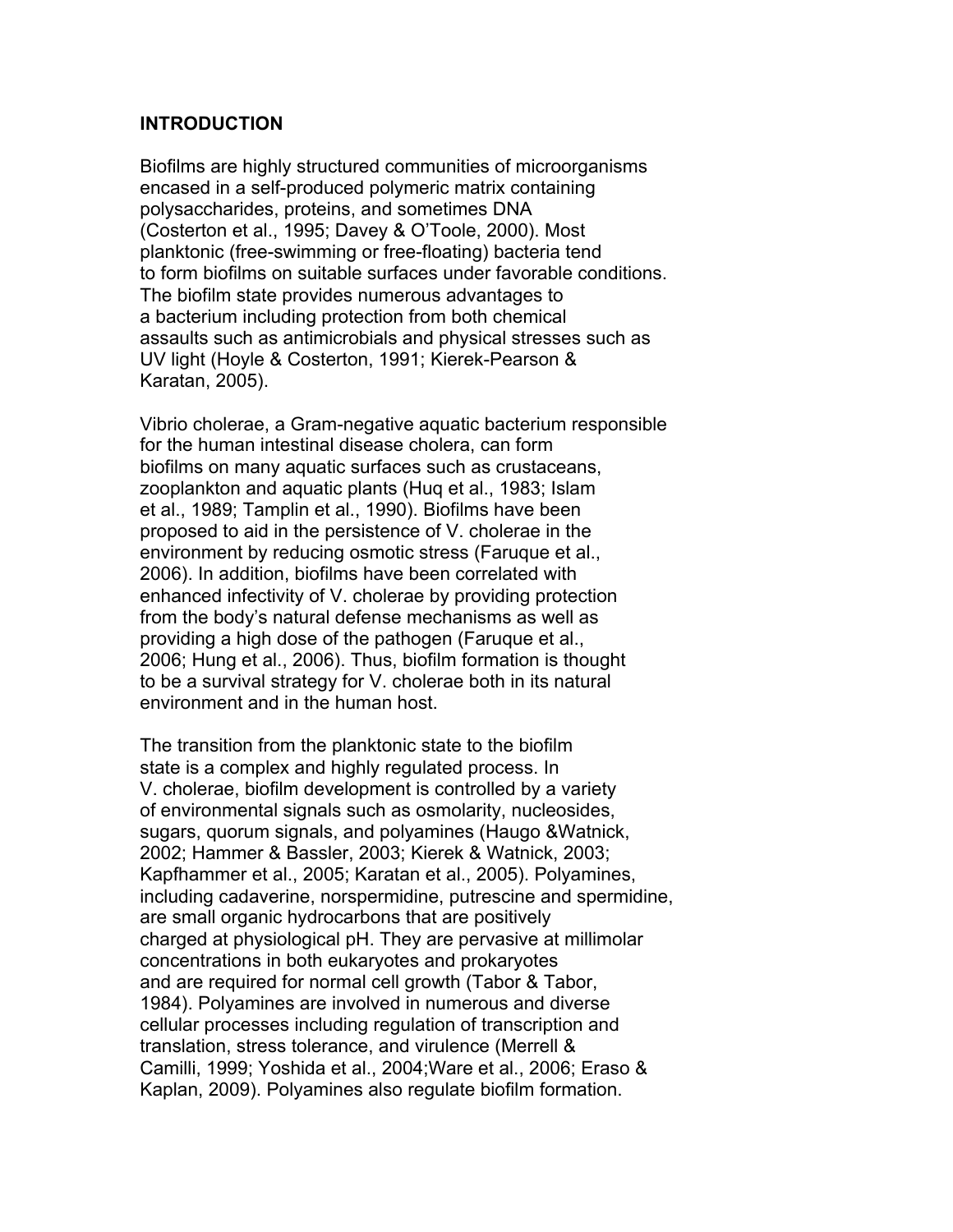For example, exogenous norspermidine enhances V. cholerae biofilm formation in the presence of NspS, a periplasmic protein that is thought to be the sensor for norspermidine (Karatan et al., 2005). NspS is hypothesized to form a complex with an integral membrane protein, MbaA, a putative c-di-GMP phosphodiesterase that contains tandem GGDEF and EAL domains. Thus, in this case, norspermidine acts as an extracellular signal that regulates biofilm formation via the putative NspS/MbaA complex. Maintenance of intracellular polyamine levels is also important for biofilm formation. Reduction in intracellular putrescine and norspermidine levels in Yersinia pestis and V. cholerae, respectively, inhibit biofilm formation (Patel et al., 2006; Lee et al., 2009). Thus, polyamines can act as both extracellular and intracellular regulators of biofilm formation. In this work, we have studied the effect of the polyamine spermidine on V. cholerae O139 biofilm formation. Specifically, we have analyzed the role of a spermidine import system and a spermidine-responsive signaling system in the regulation of V. cholerae biofilm formation by spermidine.

# **MATERIALS AND METHODS**

# **Bacterial strains, plasmids, media and reagents**

The bacterial strains and plasmids used in this study are listed in Table 1. Vibrio cholerae serotype O139 strain MO10 was used for all the experiments. Experiments were performed either in Luria–Bertani (LB) broth or minimal media as described previously, except the amino acid mix was replaced with 1% casamino acids (Kapfhammer et al., 2005). All primers used for this project are listed in Table 2. Norspermidine, spermidine, cadaverine, diaminopropane, benzoyl chloride, trichloroacetic acid, and HPLC-grade methanol were purchased from Sigma (St. Louis, MO). Putrescine was obtained from Research Organics (Cleveland, OH).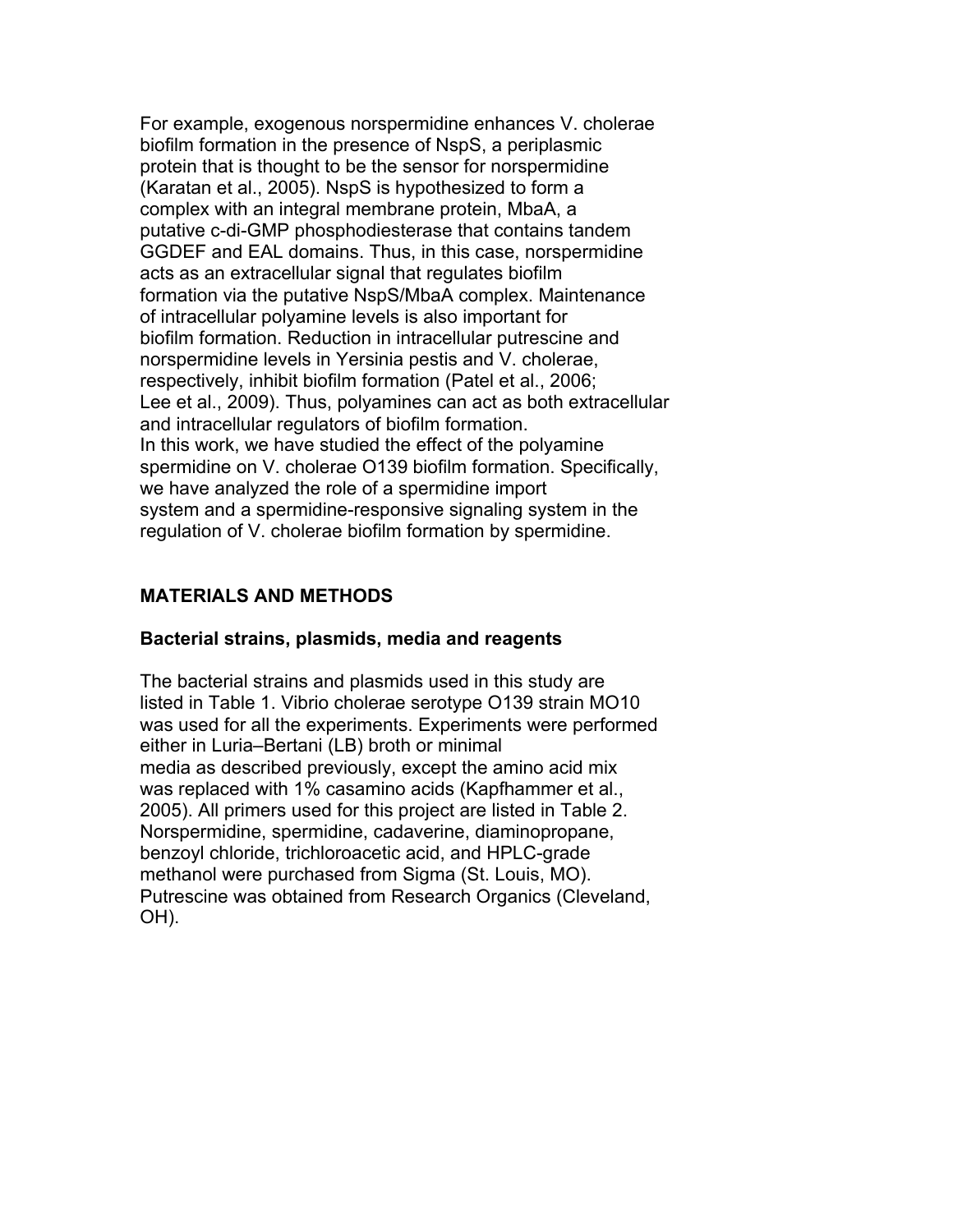Table 1. Bacterial strains and plasmids

| Strains/plasmids                 | Genotype                                                                                                                                | Reference/source      |
|----------------------------------|-----------------------------------------------------------------------------------------------------------------------------------------|-----------------------|
| E. coli                          |                                                                                                                                         |                       |
| $DH5\alpha$                      | F-ø80lacZΔM15, Δ(lacZYA-argF)U169, deoR, recA1, phoA, endA1,<br><b>Invitrogen</b><br>hsdR17(rk2, mk+), supE44, thi-1, gyrA96, relA1, λ- |                       |
| DH5x <sub>Apir</sub>             | supE44 ΔlacU169 hsdR17, recA1 endA1 gyrA96 thi-1 relA1, λpir                                                                            | Hanahan (1983)        |
| SM <sub>10</sub> <sub>Apir</sub> | thi thr leu tonA lacY supE recA::RP4-2-Tc::Mu\pirR6K; Km<br>Miller & Mekalanos (1988)                                                   |                       |
| V. cholerae                      |                                                                                                                                         |                       |
| PW249                            | MO10, clinical isolate of V. cholerae O139 from India, Sm <sup>R</sup><br>Waldor & Mekalanos (1994)                                     |                       |
| PW357                            | MO10 <i>lacZ</i> :: <i>vpsLp</i> $\rightarrow$ <i>lacZ</i> , Sm <sup>R</sup><br>Haugo & Watnick (2002)                                  |                       |
| PW444                            | MO10lacZ::vpsLp $\rightarrow$ lacZ, AmbaA, Sm <sup>R</sup>                                                                              | Karatan et al. (2005) |
| PW514                            | MO10lacZ::vpsLp $\rightarrow$ lacZ, AnspS, Sm <sup>R</sup>                                                                              | Karatan et al. (2005) |
| <b>AK042</b>                     | MO10ApotD2, Sm <sup>R</sup>                                                                                                             | This study            |
| AK061                            | $MO10\DeltapotD1$ , Sm <sup>R</sup>                                                                                                     | This study            |
| <b>AK077</b>                     | MO10ApotD2ApotD1, SmR                                                                                                                   | This study            |
| Plasmids                         |                                                                                                                                         |                       |
| pWM91                            | oriR6KmobRP4 lacl pTac tnp miniTn10Km; Km <sup>R</sup> , Ap <sup>R</sup><br>Metcalf et al. (1996)                                       |                       |
| pCR2.1-TOPO                      | Plasmid for TOPO cloning, Ap <sup>R</sup><br>Invitrogen                                                                                 |                       |
| pMM9                             | pWM91 carrying an internal in-frame deletion of potD1<br>This study                                                                     |                       |
| pMM7                             | pWM91 carrying an internal in-frame deletion of potD2<br>This study                                                                     |                       |
| pMM12                            | pWM91 carrying an internal in-frame deletion of potD1 and potD2<br>This study                                                           |                       |

#### Table 2. Primers

| Primer      | <b>Description</b>                             | Sequence                                  |
|-------------|------------------------------------------------|-------------------------------------------|
|             | Construction of V. cholerae potD1 deletion     |                                           |
| P332        | Forward primer for the upstream fragment       | 5'-AGAAGGCGGTATCGGTTGGG-3'                |
| P333        | Reverse primer for the upstream fragment       | 5'-TTACGAGCGGCCGCATGCGCACAGAGCACTCGC-3'   |
| P334        | Forward primer for the downstream fragment     | 5'-TGCGGCCGCTCGTAAGGCGAGTGGCAAGATGAAG-3'  |
| P335        | Reverse primer for the downstream fragment     | 5'-AGCGCGATTCTCTGGTTCCC-3'                |
|             | Construction of V. cholerae potD2 deletion     |                                           |
| P336        | Forward primer for the upstream fragment       | 5'-ATCCTGCCACTGGCGAAGCC-3'                |
| P337        | Reverse primer for the upstream fragment       | 5'-TTACGAGCGGCCGCACTCCAAACTAAACGTTGCCC-3' |
| P338        | Forward primer for the downstream fragment     | 5'-TGCGGCCGCTCGTAATGGCAATCTGCCGTTGGCG-3'  |
| P339        | Reverse primer for the downstream fragment     | 5'-TCTCTTGCAGCATGCCTTC-3'                 |
|             | Analysis of potD1 and potD2 gene transcription |                                           |
| <b>PA62</b> | Forward primer for potD1                       | 5'-GCGCAGCAGCATTGTTCACC-3'                |
| <b>PA63</b> | Reverse primer for potD1                       | 5'-GATCATAACCAGCGCCTTGCG-3'               |
| <b>PA64</b> | Forward primer for potD2                       | 5'-GCAACGCCCAAAAGGGCAAC-3'                |
| <b>PA65</b> | Reverse primer for potD2                       | 5'-CCTTATCTTCCGCTGCCGC-3'                 |

## **Construction of ∆potD1, ∆potD2 and ∆potD1∆potD2 mutants**

Fragments containing approximately 400 bp upstream and downstream of the potD genes were amplified by PCR from V. cholerae chromosomal DNA using Pfx polymerase. Antisense primers used to amplify the upstream fragment and the sense primers used to amplify the downstream fragment contained a complementary overhang that facilitated splicing of these fragments (Horton et al., 1990). Splicing of the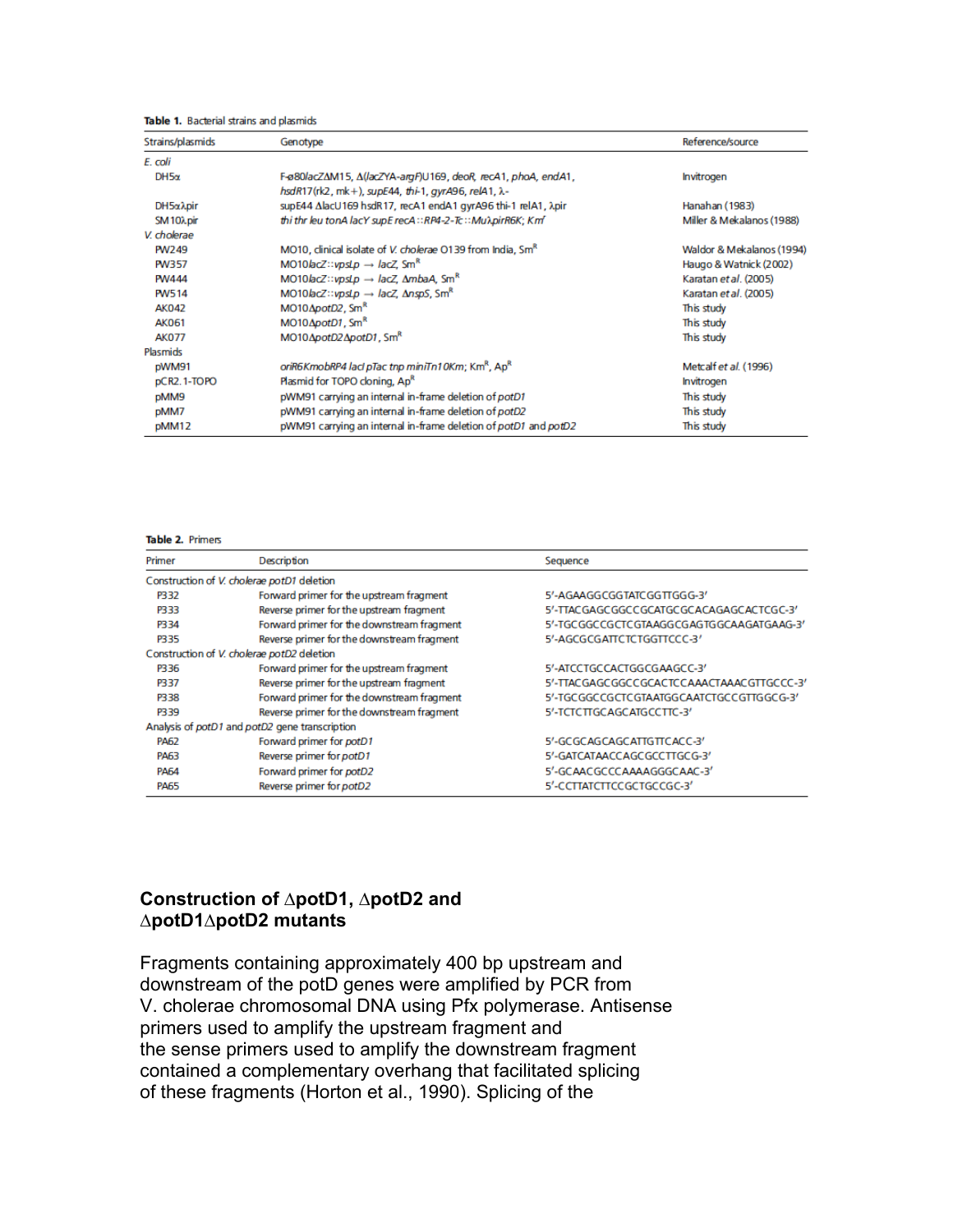fragments generated in-frame deletions that removed 925 bp of the 1040-bp potD1 gene and 970 bp of the 1103-bp potD2 gene. To construct the ∆potD1∆potD2 mutant, the downstream fragment was generated using primers P334 and 335 and the upstream fragment was generated using primers P336 and P337. The deletion constructs were cloned into pWM91; plasmids carrying the inserts were electroporated into SM10lpir and conjugated into V. cholerae. The deletion mutants were created by double homologous recombination and sucrose selection as described previously (Metcalf et al., 1996).

# **Biofilm assays and microscopy**

Biofilm assays were performed as described in Karatan et al. (2005) using triplicates of each strain and repeated multiple times to confirm the results. For fluorescence microscopy, biofilms were formed on borosilicate coverslips inserted into 50-mL Falcon tubes containing 10mL of LB broth inoculated with V. cholerae to yield a starting  $OD_{595 \text{ nm}}$  of 0.005. After an 18-h incubation, the media and the planktonic cells were discarded, and biofilms were incubated in fresh media containing 2.5 µM SYTO 9 (Invitrogen, Carlsbad, CA) for 30 min at room temperature, washed with fresh LB, and placed on a concave microscope slide filled with sterile medium. Biofilms were visualized using a Plan-Neofluar \_40/1.3 oil objective lens. Biofilm images were acquired and analyzed using an LSM 510 confocal scanning system (Zeiss, Thornwood, NY). z-Sections were collected at 1-µm intervals.

## **Extraction, benzoylation, and detection of Polyamines**

Extraction of polyamines from the cells was performed essentially as described previously (Morgan, 1998; Patel et al., 2006). Briefly, cells grown to mid-log phase at 27 1C were pelleted, washed with phosphate-buffered saline and resuspended in 10  $\mu$ Lwater mg<sup>-1</sup> wet weight. Cells were lysed by sonication, cell debris was removed by centrifugation and cellular protein was precipitated by addition of trichloroacetic acid. The solution was centrifuged and the supernatant containing the polyamines was removed for benzoylation. To quantify the polyamines in LB, the broth was used directly for benzoylation. A standard mix containing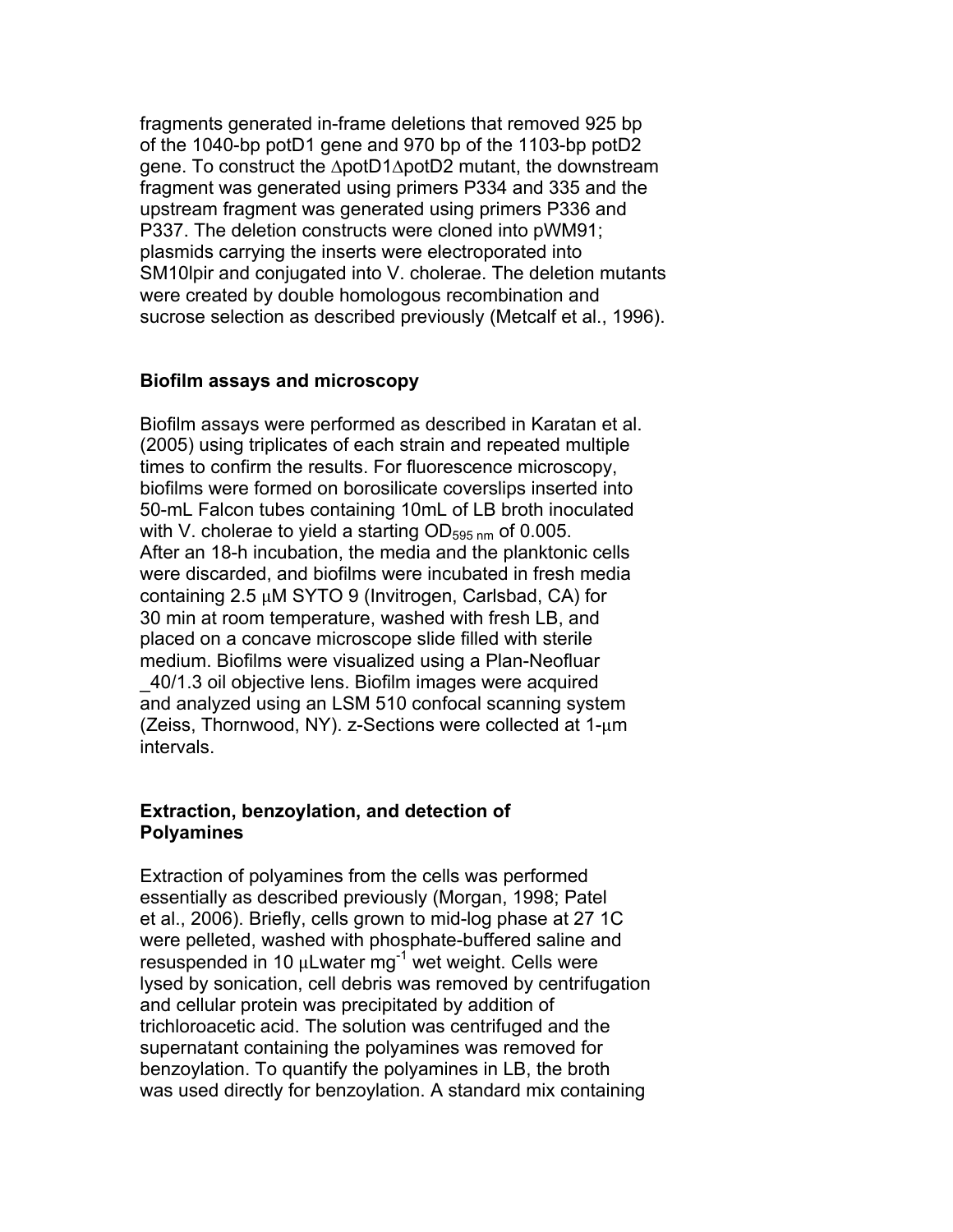0.1mM of each polyamine was prepared every time cellular polyamines or polyamines in LB were quantified. The benzoylation procedure was performed as described previously (Morgan, 1998). Benzoylated polyamines were extracted twice with 1mL of chloroform, evaporated to dryness, and dissolved in 100  $\mu$ L of the mobile phase used for HPLC (60% methanol and 40% water). HPLC was conducted using a Waters 1525 Binary Pump with a 2487 Dual Wavelength Absorbance Detector and a Waters Spherisorb ODS2 column (5  $\mu$ m, 250 x 4.6 mm), fitted with a 50 x 4.6mm guard cartridge (Waters Corporation, Milford, MA). The run was performed isocratically using 60% methanol and 40% water as the mobile phase at a flow rate of 0.8mLmin<sup>-1</sup> for 30 min. The detector was set to 254 nm. MS was used to verify the identity of each peak observed in HPLC fractions. HPLC–atmospheric pressure chemical ionization– MS analysis was performed on a Dionex Ultimate 3000 instrument coupled with a Dionex Ultimate 3000 photodiode array detector and a Dionex MSQ plus mass spectrometer (Bannockburn, IL).

#### **RNA extraction, cDNA synthesis, and reverse transcriptase-PCR**

Total RNA was extracted from 5mL of V. cholerae cells grown to mid-log phase and treated with DNAse I for 2 h at 37 1C to rid the sample of any genomic DNA. One microgram of this RNA was reverse transcribed using random primers. Negative controls were also performed without reverse transcriptase to ensure a lack of genomic DNA contamination. The cDNA was then used in a PCR reaction with gene-specific primers.

# **RESULTS AND DISCUSSION**

## **Putative spermidine and norspermidine transport systems in V. cholera**

We have previously shown that V. cholerae O139 biofilm formation is enhanced by the polyamine norspermidine (Karatan et al., 2005). Norspermidine was shown to exert its effect as an environmental signal that is thought to be detected and processed by the putative NspS/MbaA complex. This result suggested to us that transport of norspermidine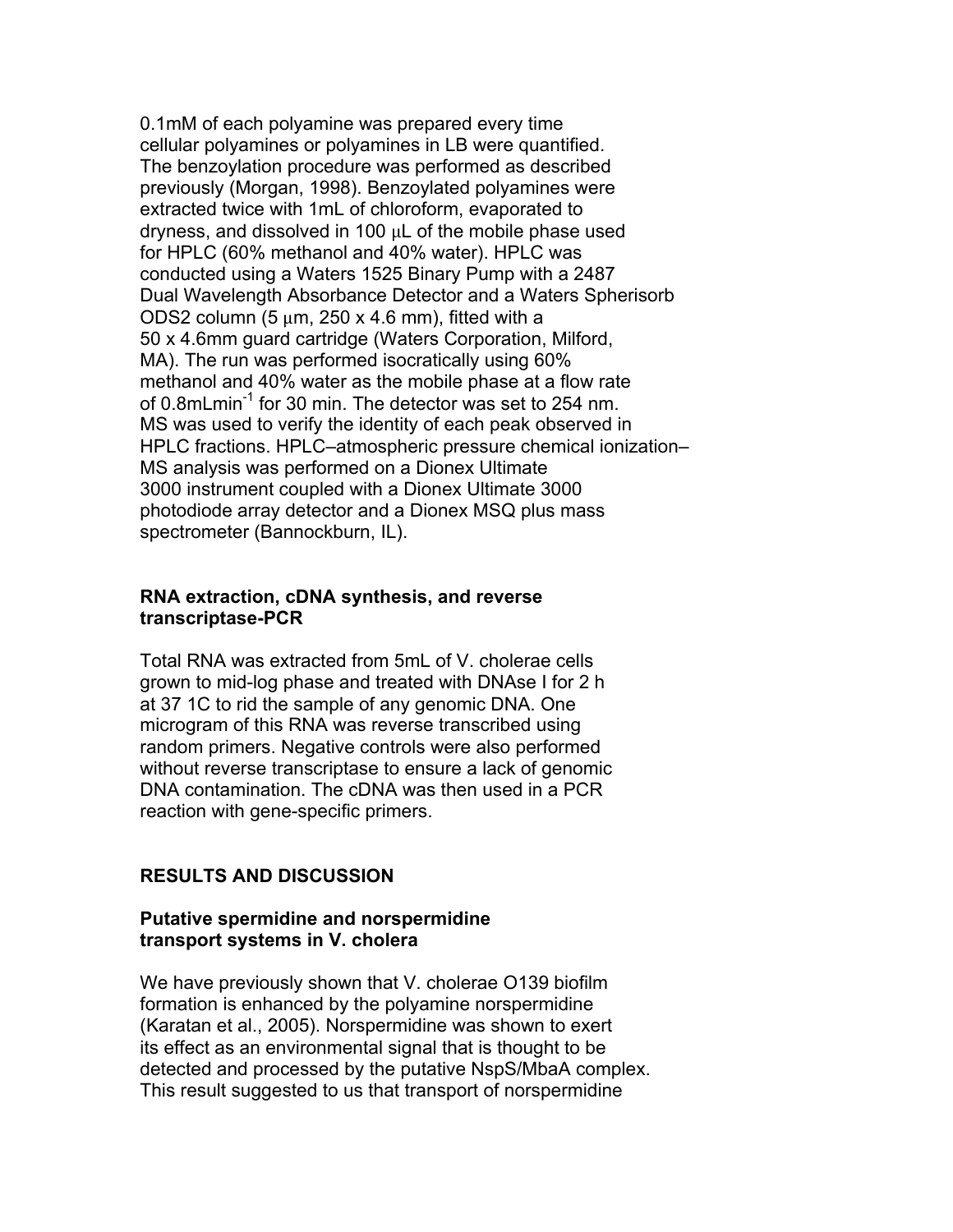or other similar polyamines into the cell might also serve as a biofilm regulatory mechanism. Studies on norspermidine transport in V. cholerae or other microorganisms have not yet been reported. However, norspermidine is very similar to spermidine, another triamine that is one methylene group longer than norspermidine (Fig. 1a). In Escherichia coli, spermidine is imported into the cell by an ABC-type transporter composed of PotD (the periplasmic substrate-binding protein), PotB and PotC (the integral membrane permeases), and PotA (the ATPase). We hypothesized that norspermidine and/or spermidine might be transported into the cell via a transporter similar to the PotABCD transporter. Analysis of the V. cholerae genome (available at http://cmr.jcvi.org/tigrscripts/ CMR/CmrHomePage.cgi) yielded a locus (VC1428- VC1424) annotated as potABCD2D1 (Heidelberg et al., 2000). Sequence comparisons between the proteins encoded by these genes and their orthologs in E. coli showed that they share 59–72% identity. Therefore, this putative operon is highly likely to encode a spermidine and/or norspermidine transport system. The presence of two genes annotated as potD was intriguing. To determine whether this arrangement was conserved in other closely related bacteria, we compared the genomic regions of a number of bacteria in Vibrionaceae whose genome sequences are available at the Comprehensive Microbial Resource website (http://cmr.jcvi. org/tigr-scripts/CMR/CmrHomePage.cgi). We found putative potABCD2D1 loci in all of the members of this group [classical V. cholerae strain O395 (VCO395-A1039-1035), Vibrio fischeri ES114\_5 (VF1315-1319), Vibrio vulnificus strains YJ01\_5 and CMCP6\_5 (VV1685-90 and VV\_12604- 2600); Vibrio parahaemolyticus 2210633\_5 (VP1529-25), and Photobacterium profundum SS9\_5 (PBPRA1852-1856)]. One potential explanation for having both PotD1 and PotD2 is that these two periplasmic binding proteins might recognize different substrates with similar structures and yet work through the same permeases and the ATPase.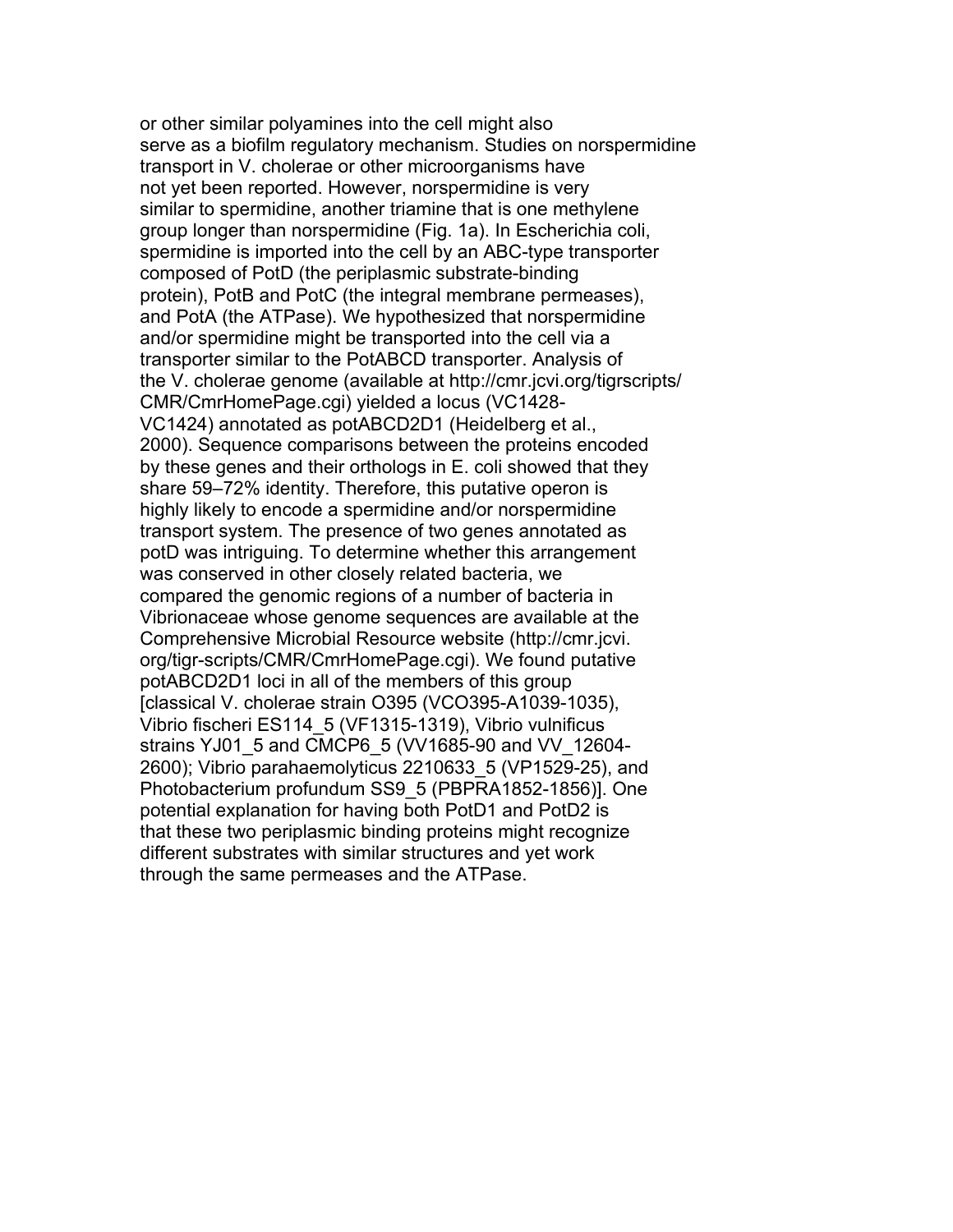$(a)$ 

Diaminopropane: H<sub>2</sub>N(CH<sub>2</sub>)<sub>3</sub>NH<sub>2</sub>

Putrescine: H<sub>2</sub>N(CH<sub>2</sub>)<sub>4</sub>NH<sub>2</sub>

Cadaverine: H<sub>2</sub>N(CH<sub>2</sub>)<sub>5</sub>NH<sub>2</sub>

Norspermidine: H<sub>2</sub>N(CH<sub>2</sub>)<sub>3</sub>NH(CH<sub>2</sub>)<sub>3</sub>NH<sub>2</sub>

Spermidine: H<sub>2</sub>N(CH<sub>2</sub>)<sub>4</sub>NH(CH<sub>2</sub>)<sub>3</sub>NH<sub>2</sub>



**Fig. 1.** (a) Major polyamines found in Vibrio cholerae. (b) Polyamine composition of V. cholerae grown in LB broth. Polyamines extracted from the cells were derivatized, separated by HPLC, and quantified as described in Materials and methods. LB broth contains approximately 10 mM putrescine and 40 mM spermidine. Diaminopropane, cadaverine, and norspermidine are either not present in LB or below the detection limit under our experimental conditions. Error bars show SDs of three replicates. Put, putrescine; Dap, diaminopropane; Cad, cadaverine; Nspd, norspermidine; and Spd, spermidine.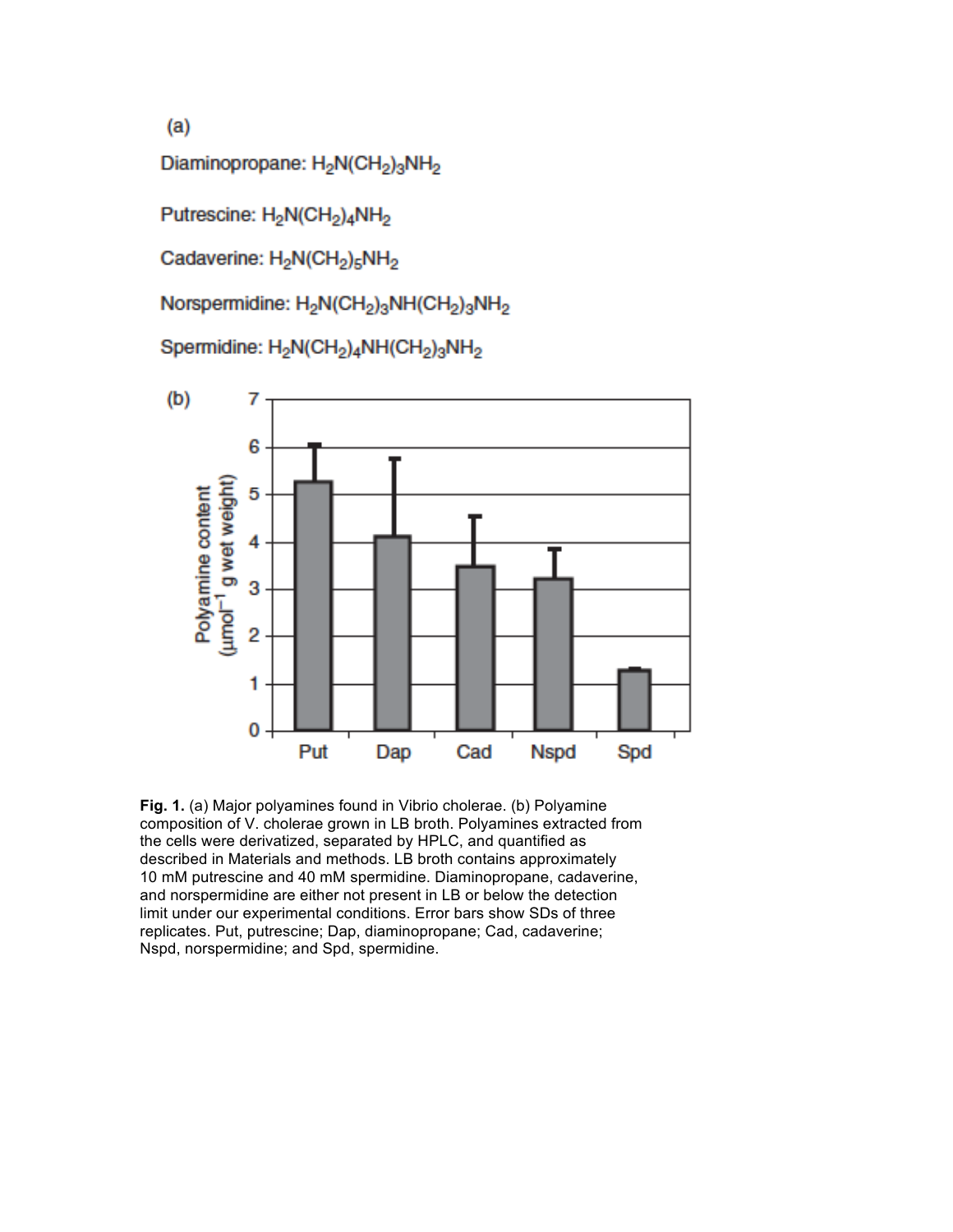#### **Role of PotD1 and PotD2 in polyamine import**

In order to determine whether either of the PotD proteins is responsible for importing spermidine or norspermidine into the cell, we first identified the polyamines in the wild-type V. cholerae O139 cells that were grown in LB broth. Extracts of V. cholerae cells consistently showed five types of polyamines (Fig. 1a). Identities of these polyamines were determined using MS in tandem with high-performance liquid chromatography (LC-MS) (data not shown). Molecular weights of the major species yielded by LC–MS analysis were 297, 283, 211, 444, and 458, which correspond to benzoylated molecular weights of putrescine, diaminopropane, cadaverine, norspermidine, and spermidine. Quantification of these polyamines in the cell and a representative HPLC chromatogram are shown in Figs 1b and 2a, respectively. This composition is similar to the polyamine composition of V. cholerae O1 El Tor grown in LB reported recently (Lee et al., 2009). The presence of the biosynthetic pathways for cadaverine, norspermidine, and diaminopropane has been demonstrated in this organism (Merrell & Camilli, 1999; Lee et al., 2009). Presence of a biosynthetic pathway for putrescine can be inferred as V. cholerae genome encodes homologs of putrescine biosynthetic enzymes. Putrescine is synthesized either by decarboxylation of ornithine by ornithine decarboxylase, a homolog of which is encoded by the VCA1063 locus, or through the formation of agmatine by arginine decarboxylase followed by the conversion of agmatine to putrescine by agmatinase, homologs of which are encoded at loci VCA0815 and VCA0814, respectively (Shah & Swiatlo, 2008). However, the V. cholerae genome does not encode S-adenosylmethionine decarboxylase or spermidine synthase enzymes, which are responsible for spermidine synthesis (Tabor et al., 1986; Anton & Kutny, 1987). Despite the lack of these enzymes, V. cholerae does possess the ability to synthesize spermidine via the metabolic pathway used for norspermidine synthesis. Norspermidine is synthesized by decarboxylation of carboxynorspermidine by carboxynorspermidine decarboxylase encoded by the nspC gene (VC1623) (Lee et al., 2009). Synthesis of carboxynorspermidine is carried out by carboxynorspermidine synthase, which catalyzes the reductive condensation of L-aspartate b-semialdehyde and diaminopropane. It has been demonstrated that carboxynorspermidine synthase can use putrescine in place of diaminopropane to produce spermidine instead of norspermidine (Lee et al., 2009). However, this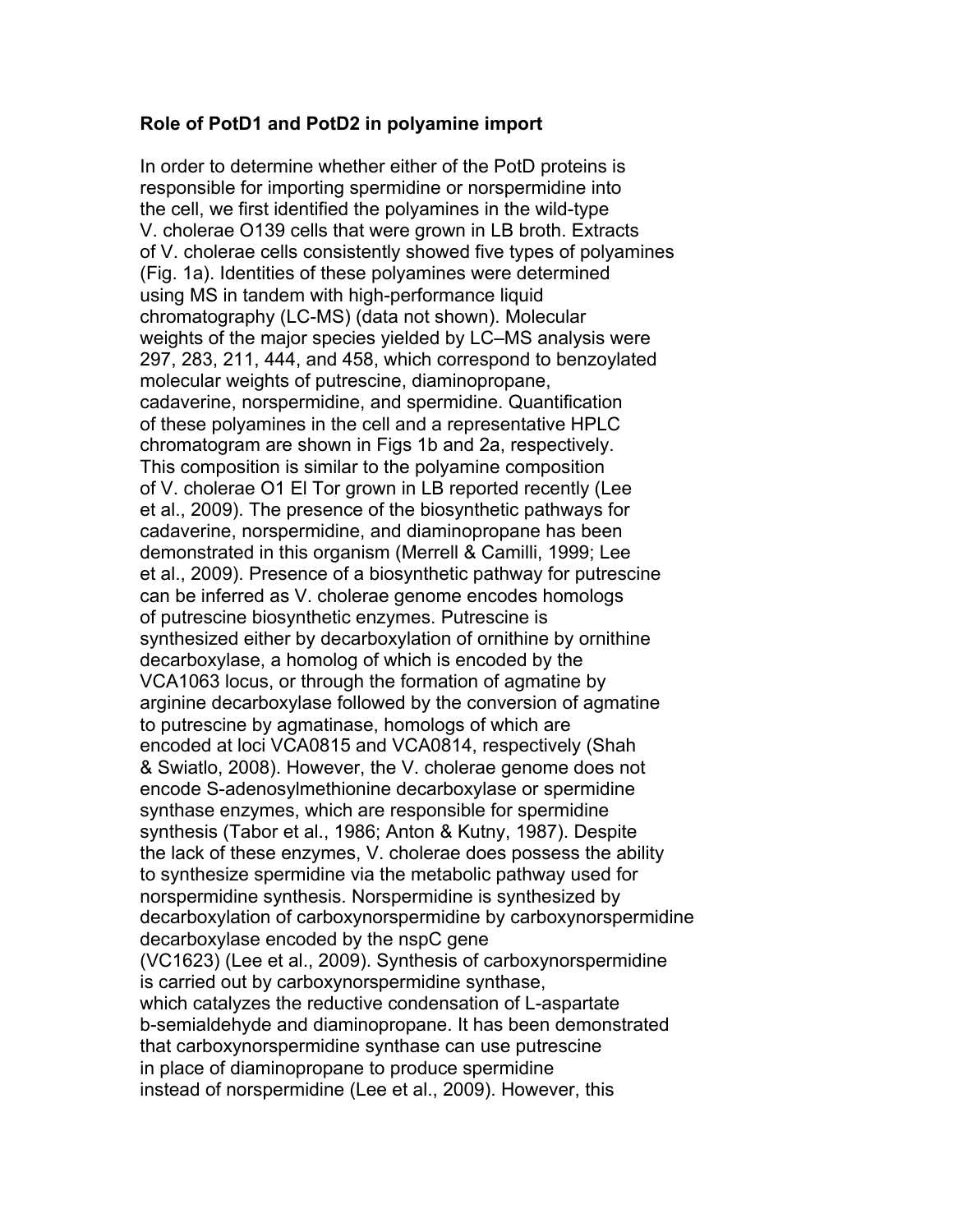reaction is relatively inefficient and is unlikely to account for the substantial amount of spermidine in V. cholerae grown in LB. In fact, polyamines extracted from V. cholerae grown in minimal medium contain putrescine, diaminopropane, cadaverine, and norspermidine, but not spermidine (data not shown) (Lee et al., 2009). Therefore, the most likely source of the spermidine found in the cell is the LB medium, which contains approximately 40 mM spermidine (Supporting Information, Fig. S1).

To determine whether PotD1, PotD2, or both are responsible for transporting spermidine or norspermidine into the cell, we constructed mutant strains of V. cholerae lacking potD1, potD2 or both and analyzed their polyamine content. The ∆potD2 mutant contained all five of the polyamines found in the wild-type strain, whereas the DpotD1 and the ∆potD1∆potD2 mutants contained all except for spermidine (Fig. 2). These results suggest that PotD1 is responsible for spermidine transport into V. cholerae, while PotD2 does not appear to play a role in the import of this polyamine.

Next, to determine whether either of the PotD proteins is responsible for the import of norspermidine, we added 1mM norspermidine into the growth medium. However, we were not able to observe an increase in the intracellular norspermidine levels in the wild-type cells (Fig. S2). Intracellular levels of polyamines have been shown to be regulated tightly by a variety of mechanisms (Shah & Swiatlo, 2008). Therefore, it is possible that even if the cell can import norspermidine, the total levels of this polyamine may be adjusted by decreasing the de novo synthesis of this molecule. However, even though the addition of norspermidine into the culture medium did not result in an increase in intracellular norspermidine levels, it did inhibit the uptake of spermidine by the cells (Fig. S2). A similar observation has been recently reported for V. cholerae O1 El Tor, corroborating our findings (Lee et al., 2009). It is possible that PotD1 has a higher affinity for norspermidine and that the presence of large amounts of norspermidine competitively inhibits spermidine binding to PotD1. While this result strongly argues for a role for PotD1 in norspermidine transport, definitive proof must be obtained using mutant strains that are unable to synthesize norspermidine.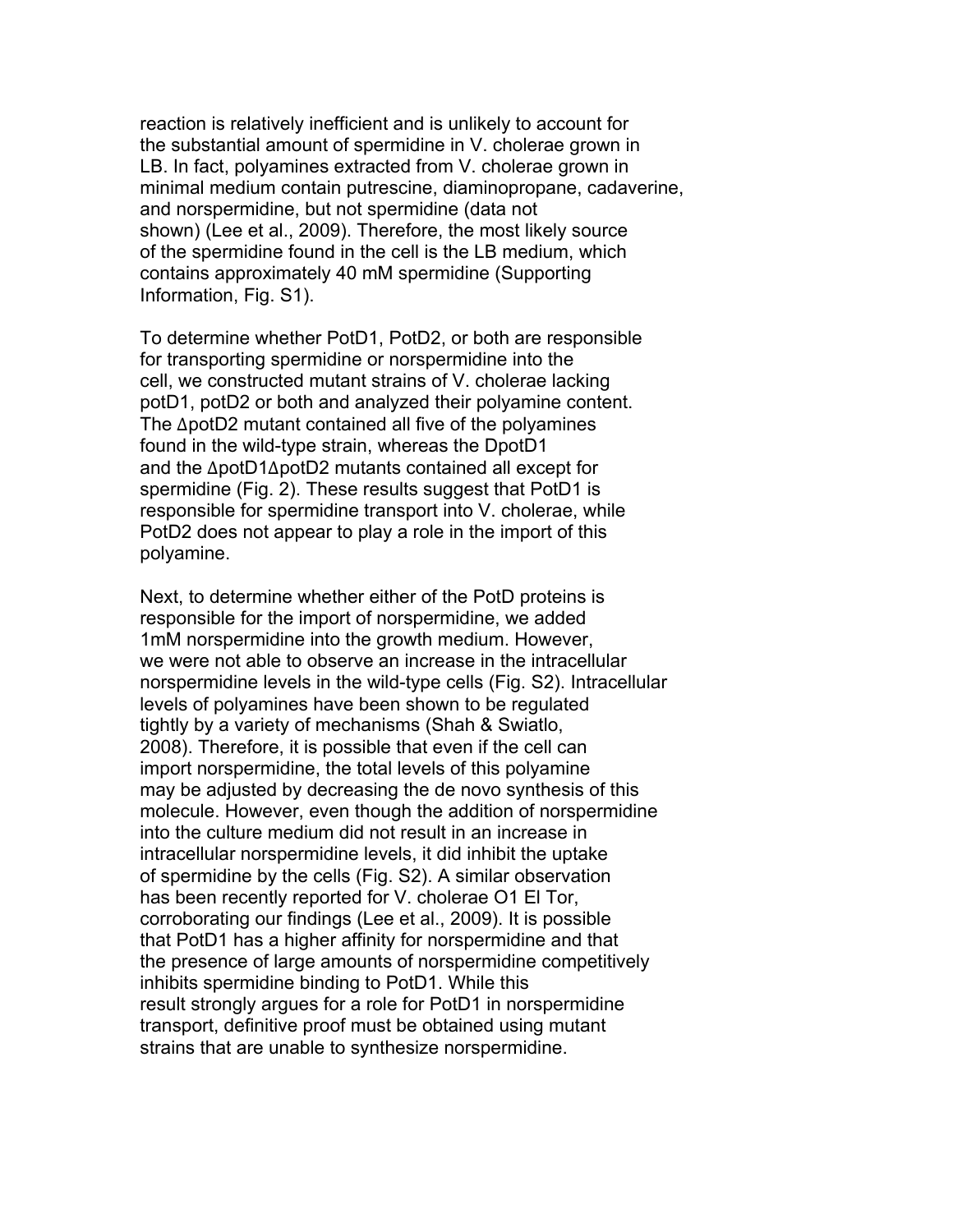

**Fig. 2.** Polyamine composition of wild-type Vibrio cholerae (a) and the potD mutants (b-d). Polyamines were extracted, derivatized by benzoylation, and analyzed by HPLC as described in Materials and methods. For clarity, only data obtained between 5 and 20 min of a 30-min run are plotted. Peaks labeled in the wild-type (WT) chromatogram correspond to putrescine (Put), diaminopropane (Dap), cadaverine (Cad), norspermidine (Nspd), and spermidine (Spd).

## **Role of PotD1 and PotD2 in biofilm formation**

To determine whether either of these PotD orthologs plays a role in V. cholerae biofilm formation, we performed biofilm assays. Both the DpotD1 and the DpotD1DpotD2 mutants displayed significantly increased biofilm formation in comparison with the wild type, while the ∆potD2 mutant did not demonstrate a difference from the wild type (Fig. 3a). We then used confocal scanning laser microscopy (CSLM) to visualize the differences between the wild-type and the mutant biofilms. The biofilms made by both the DpotD1 and the ∆potD1∆potD2 mutants had greater depth in comparison with the wild type and the ∆potD2 mutant biofilm was similar to that of the wild type, confirming the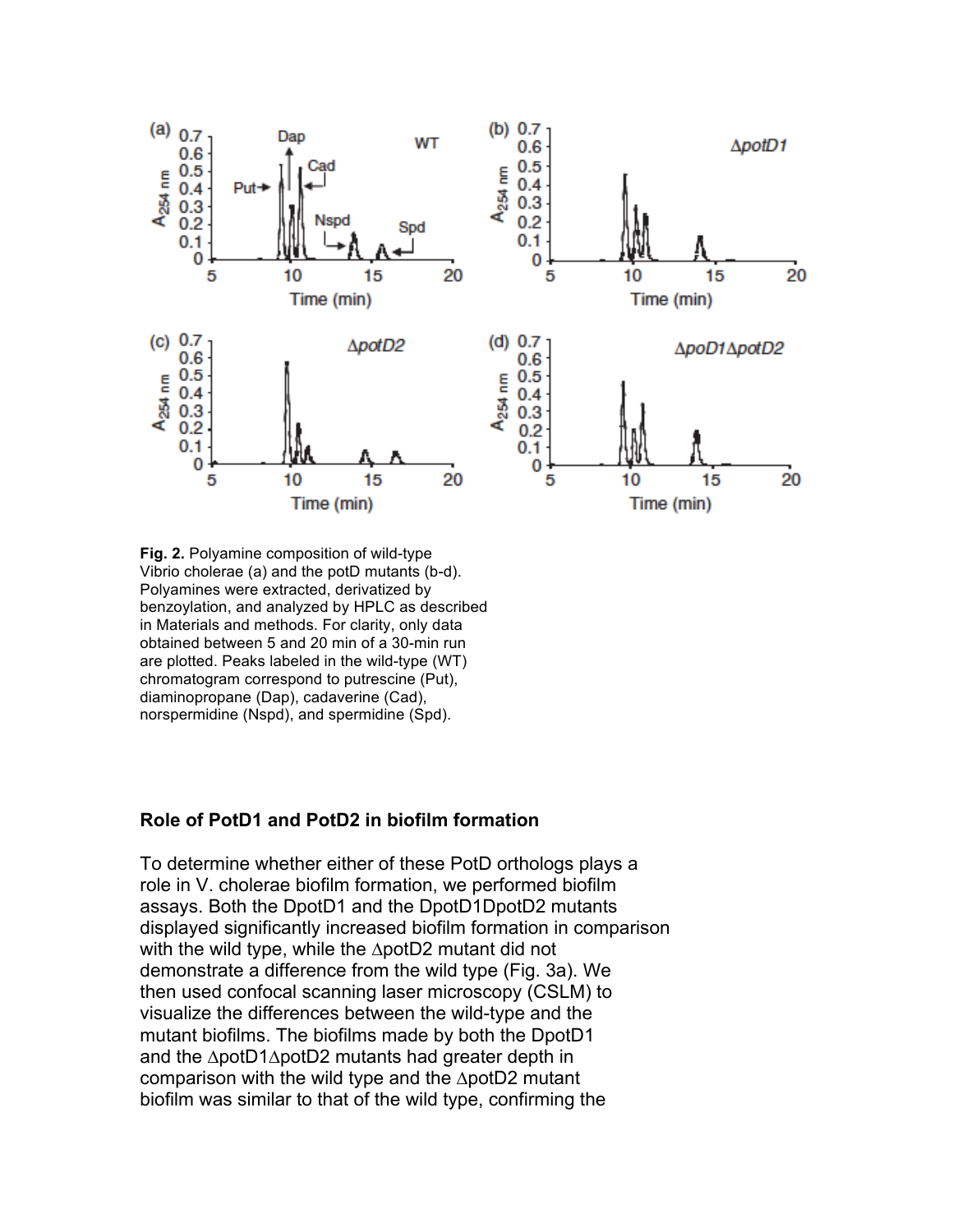results of the biofilm assays (Fig. 3b). In addition, growth curves generated for all of the strains showed that the observed effects were not due to an overall increase in bacterial numbers (data not shown). These results suggest that PotD1 represses V. cholerae biofilm formation, whereas PotD2 is not involved in regulating biofilm formation under the conditions tested.

The lack of involvement of PotD2 in spermidine import and biofilm formation prompted us to ask whether the potD2 gene is expressed. To determine whether potD1 and potD2 genes are both being transcribed, total RNA was extracted from V. cholerae cells and reverse transcribed. PCR amplification of this cDNA using gene-specific primers resulted in distinct products, indicating that both of these genes are transcribed under our experimental conditions (Fig. S3). In addition, we were able to detect the presence of potD2 in the ∆potD1 mutant and, conversely, the presence of potD1 in the ∆potD2 mutant, indicating that deletion of one of the potD genes did not affect the expression of the other (Fig. S3).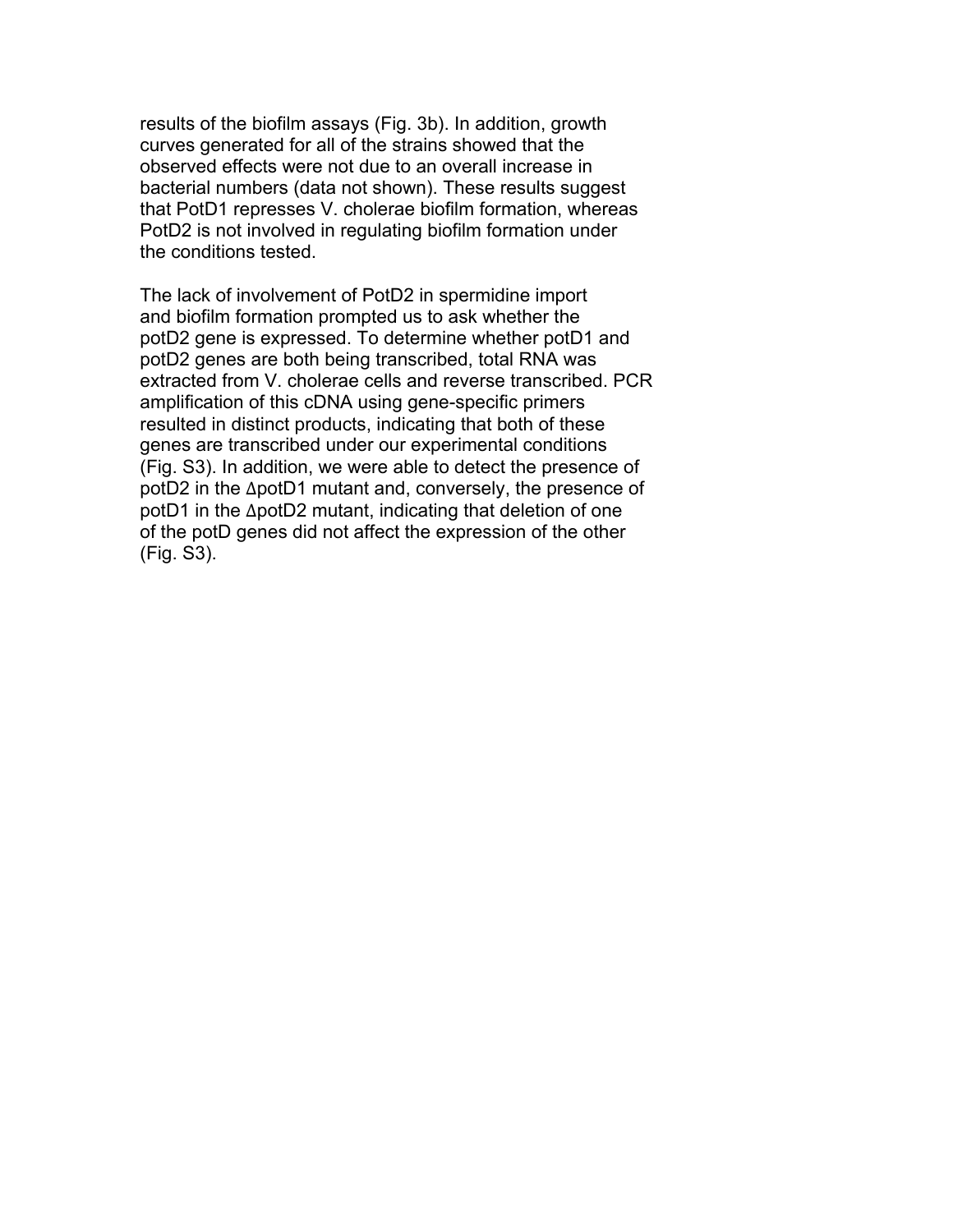

 $(b)$ 



 $\overline{\text{WT}}$ 

 $\Delta$ potD1



ΔpotD1ΔpotD2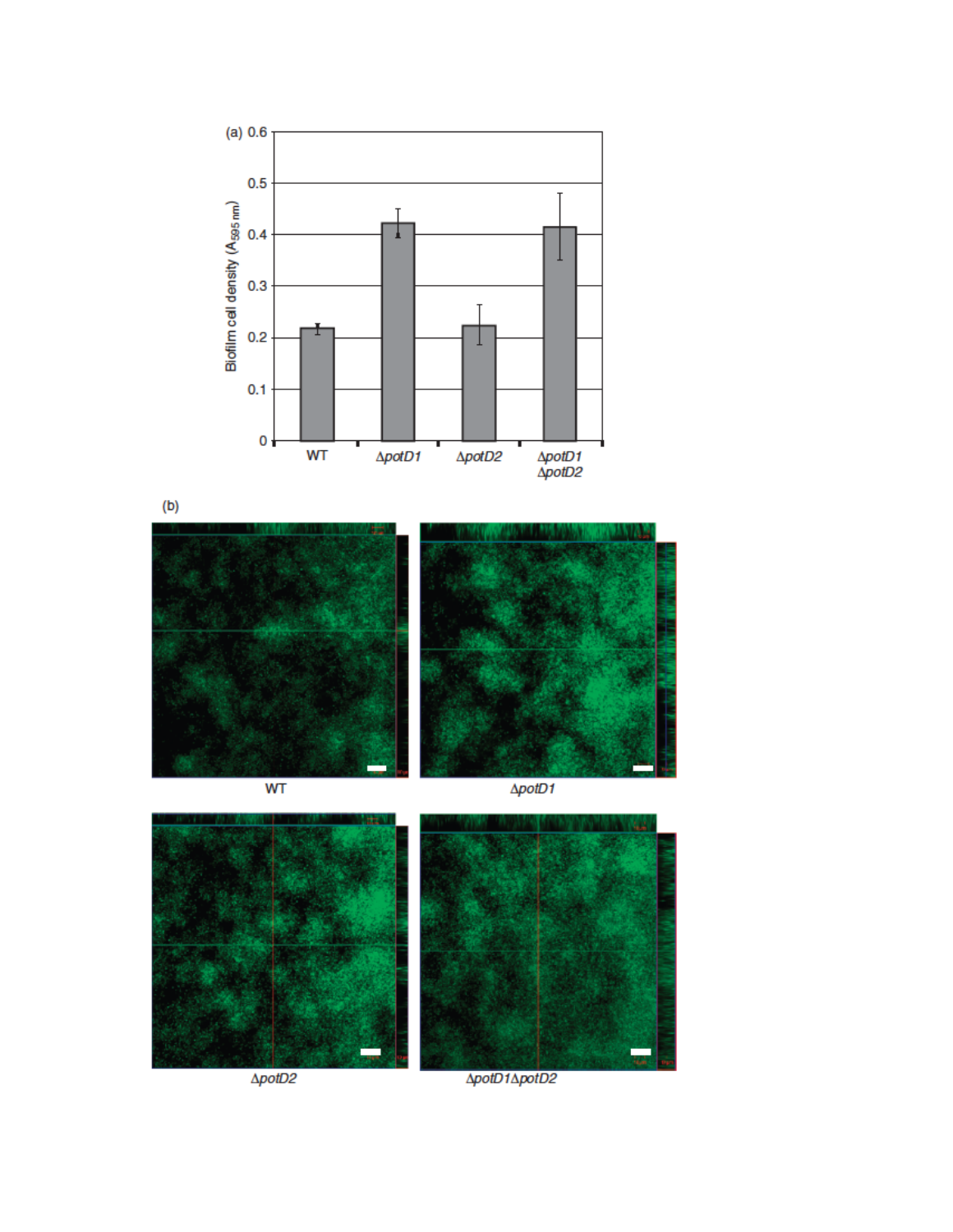**Fig. 3.** Biofilm formation of WT and potD mutant biofilms. (a) Quantification of wild-type and mutant Vibrio cholerae biofilms. Wild-type V. cholerae (WT) and ∆potD1, ∆potD2, and ∆potD1∆potD2 mutant biofilms were formed in borosilicate tubes overnight in LB broth and quantified as described in Materials and methods. Error bars show SDs of three replicates. (b) Architecture of biofilms made by wild-type V. cholerae and the potD mutants. Transverse and vertical cross sections through SYTO 9-stained wild-type V. cholerae (WT) as well as ∆potD1, ∆potD2, and ∆potD1∆potD2 mutant biofilms formed after overnight incubation in LB broth. The transverse sections were obtained at the level of the substratum (scale bar =  $10 \mu m$ ).

#### **Effect of exogenous spermidine on biofilm formation**

We have previously shown that addition of spermidine into the culture medium decreases V. cholerae biofilm formation (Karatan et al., 2005). To determine whether this effect was a result of the import of spermidine into the cell by PotD1, we performed biofilm assays in the presence and absence of exogenous spermidine. Surprisingly, 1mM exogenous spermidine decreased biofilm formation in all of the strains tested regardless of the presence of potD1, arguing for an alternative mechanism for the spermidine-associated decrease (Fig. 4a). One possibility for this alternative mechanism is the NspS/MbaA signaling system. NspS is a paralog of PotD1 and PotD2 and shares 25% and 22% sequence identity with these proteins, respectively. NspS is thought to be a sensor for norspermidine as exogenous norspermidine enhances biofilm formation only in the presence of this protein (Karatan et al., 2005). NspS is believed to be in association with MbaA, a putative integral membrane protein, which is a repressor of biofilm formation (Karatan et al., 2005). Because spermidine is very similar in structure to norspermidine, it might bind NspS and regulate biofilm formation via the NspS/MbaA system. To test this hypothesis, we conducted biofilm assays with strains lacking either NspS or MbaA, in the presence and absence of spermidine. The deletion of either of these proteins abolished the negative effect of spermidine on biofilm formation (Fig. 4b).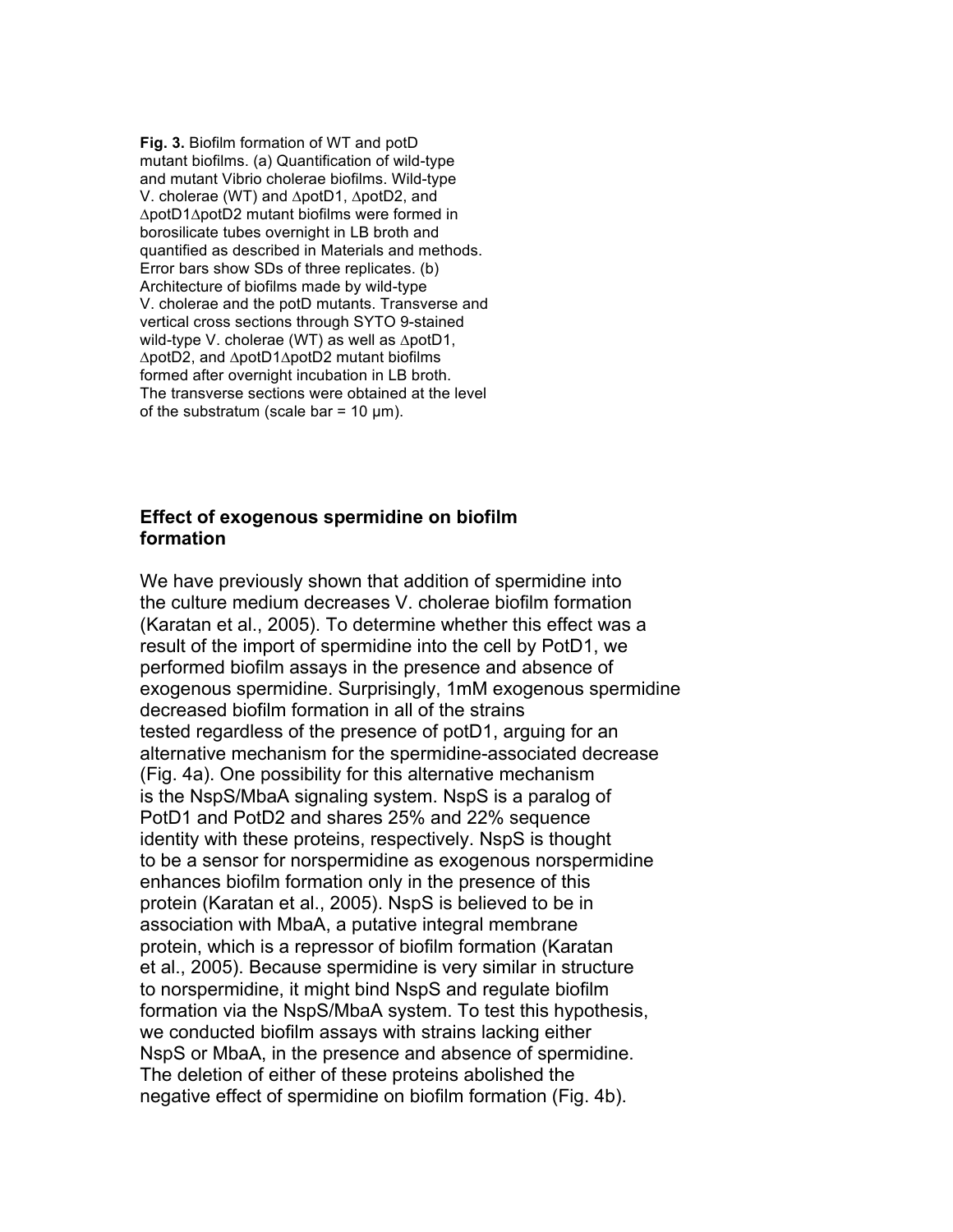

0 mM Spd

1 mM Spd

 $AnspS$ 

1

**Fig. 4.** Effects of exogenous polyamines on biofilm formation. (a) Effect of spermidine on wild-type (WT) and potD mutant biofilms. (b) Effect of spermidine on the wild-type (WT), DnspS, and DmbaA mutant biofilms. (c) Biofilm formation of ∆potD1 mutant in the presence of both spermidine and norspermidine. (d) Biofilm formation of ∆potD1 mutant in the presence spermidine. Biofilms were formed in borosilicate tubes in LB broth for 18 h with indicated quantities of polyamines and quantified as described in Materials and methods. Error bars show SDs of three replicates. In order to eliminate any contribution from spermidine imported into the cells, experiments in (c) and (d) were performed in the ∆potD1 mutant; however, the same trends were observed in the wild type as well.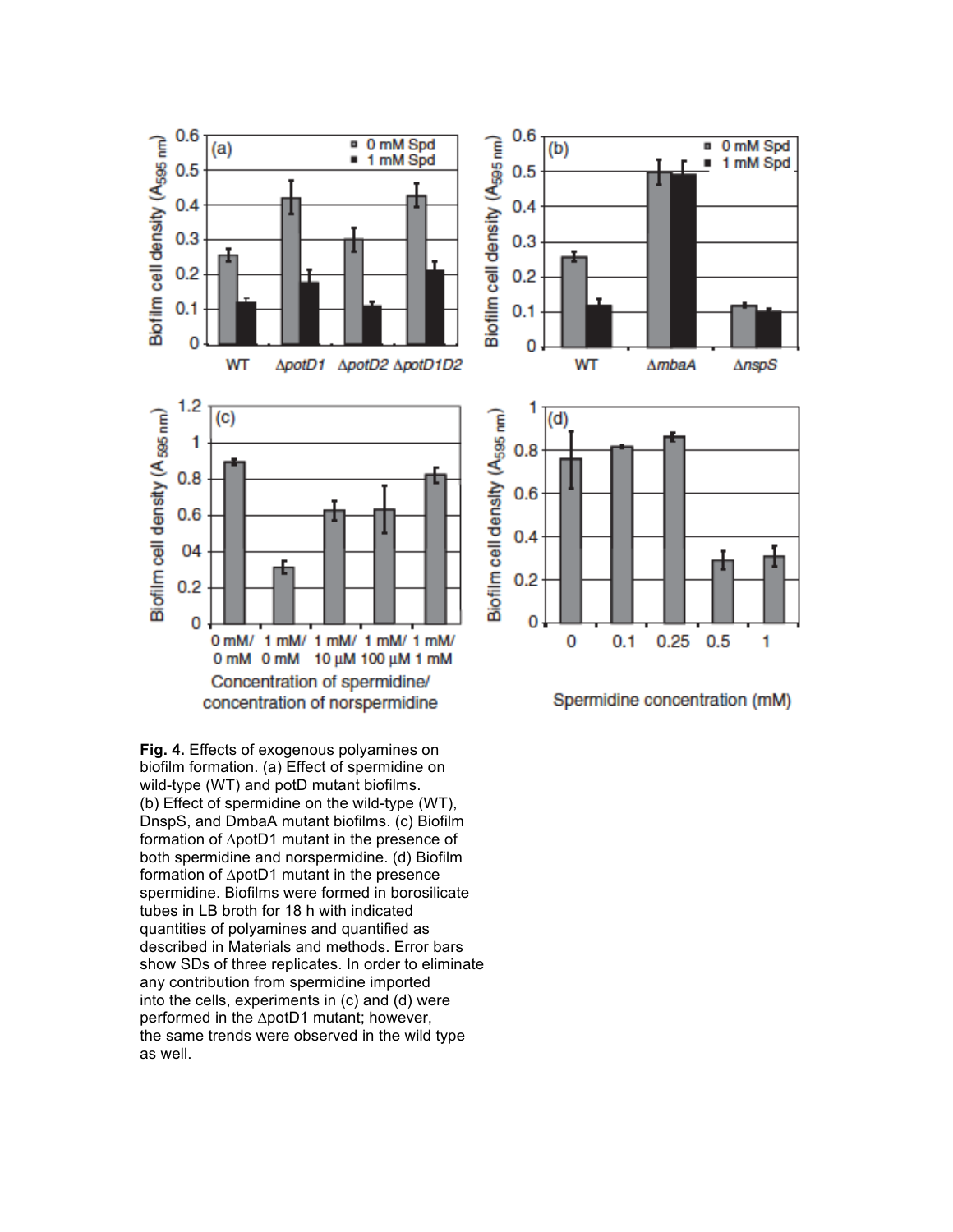Next, we hypothesized that if spermidine and norspermidine both bind NspS, then the presence of norspermidine in the media could reverse the spermidine-associated decrease in biofilm formation. To test this hypothesis, we performed biofilm assays in LB medium containing 1mM spermidine and increasing amounts of norspermidine. Norspermidine concentrations as low as 10 mM could reverse the inhibitory effect of exogenous spermidine on biofilms (Fig. 4c). These results are consistent with the hypothesis that norspermidine and spermidine compete for the same sensor protein that is in direct communication with the external environment of the cell. While we cannot completely rule out the presence of other yet unidentified proteins mediating this effect, NspS is the most likely candidate for this sensor. Finally, to determine whether spermidine can signal through the NspS/MbaA system when it is present at lower concentrations in the environment, we performed biofilm assays with different spermidine concentrations. The inhibitory effect of spermidine on biofilms was observed only at concentrations Z500 mM (Fig. 4d). These findings also indicate that in LB broth, where concentration of spermidine is approximately 40 mM, spermidine is likely to affect biofilm formation only through an intracellular mechanism and not through the NspS/MbaA system. Our data also suggest that PotD1 has a higher affinity for spermidine than NspS has for this molecule, as PotD1 can bind spermidine and import it into the cell under these conditions. In conclusion, our results suggest that spermidine regulates biofilm formation in V. cholerae through two different pathways. Spermidine imported by PotD1 may decrease biofilms through an intracellular mechanism, while the decrease in biofilms associated with exogenous spermidine may be due to the ability of this polyamine to bind to NspS and interfere with its activation of biofilm formation. Therefore, spermidine is likely to inhibit biofilm formation in V. cholerae as both an intracellular and an extracellular effector. Further studies will help to elucidate the molecular details of these effects.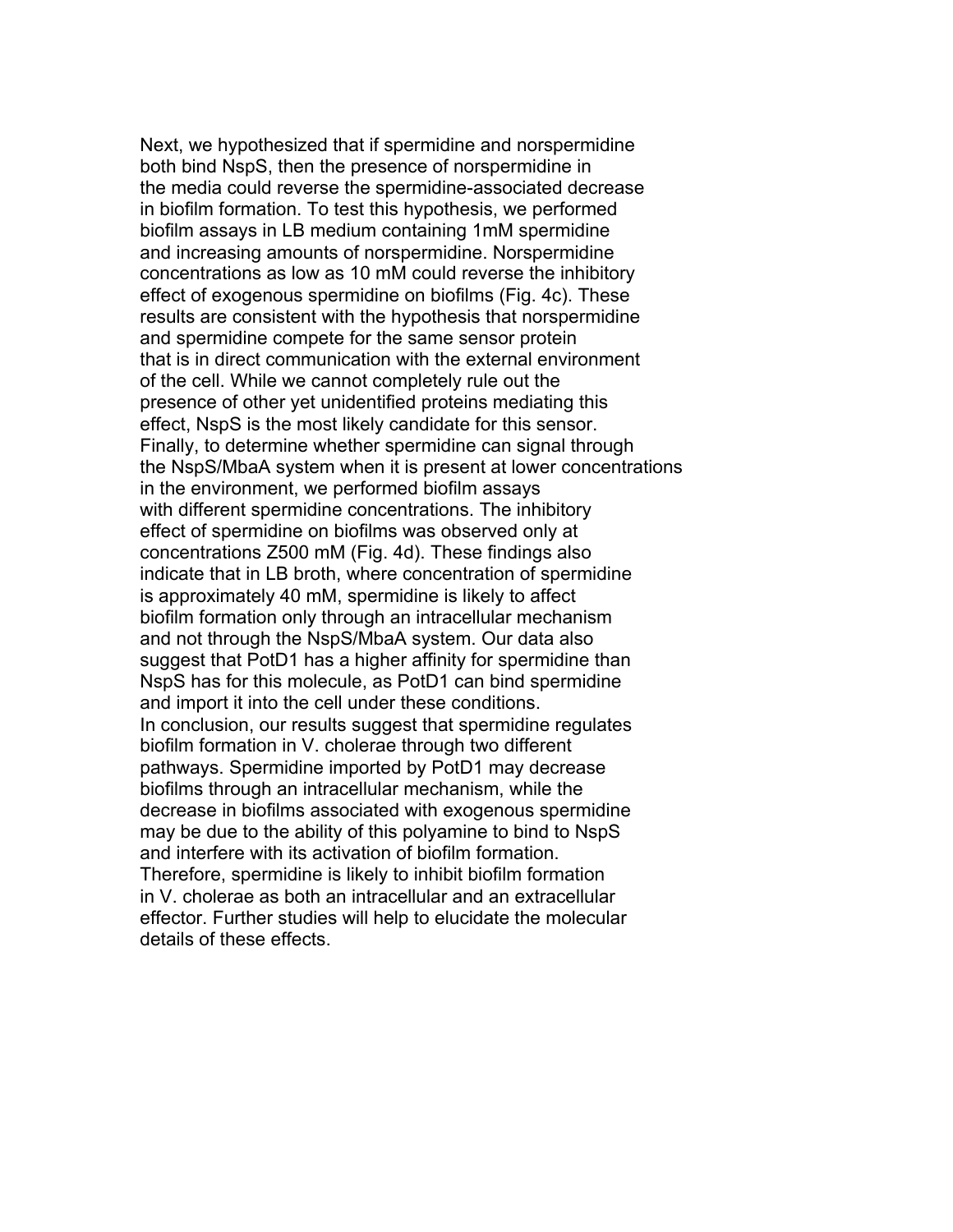# **ACKNOWLEDGEMENTS**

Funding for this work was provided by Appalachian State University's College of Arts and Sciences, University Research Council (2008–2009 grant to E.K.), Department of Biology, and Merck-AAAS Undergraduate Science Research Program (2006–2008). In addition, we would like to acknowledge Appalachian State University Office of Student Research for providing grants to M.W.M., Z.M.P., N.E.W., and A.C.R., Graduate Student Association for providing grants to M.W.M. and Z.M.P., Sigma Xi grants-in-aid of research for providing funding to M.W.M. We are also grateful to Dr Paula Watnick for critical reading of the manuscript and Drs Mary Connell, Mark Venable, and Ted Zerucha for helpful suggestions. We thank Dr Guichuan Hou for assistance with CSLM. The CSLM images were acquired at theWilliam C. and Ruth Ann Dewel – College of Arts and Sciences Microscopy Facility at the Appalachian State University. We thank Jesse Marino for conducting the LC–MS analysis.

# **Authors'contribution**

M.W.M. and Z.M.P. have contributed equally to this work.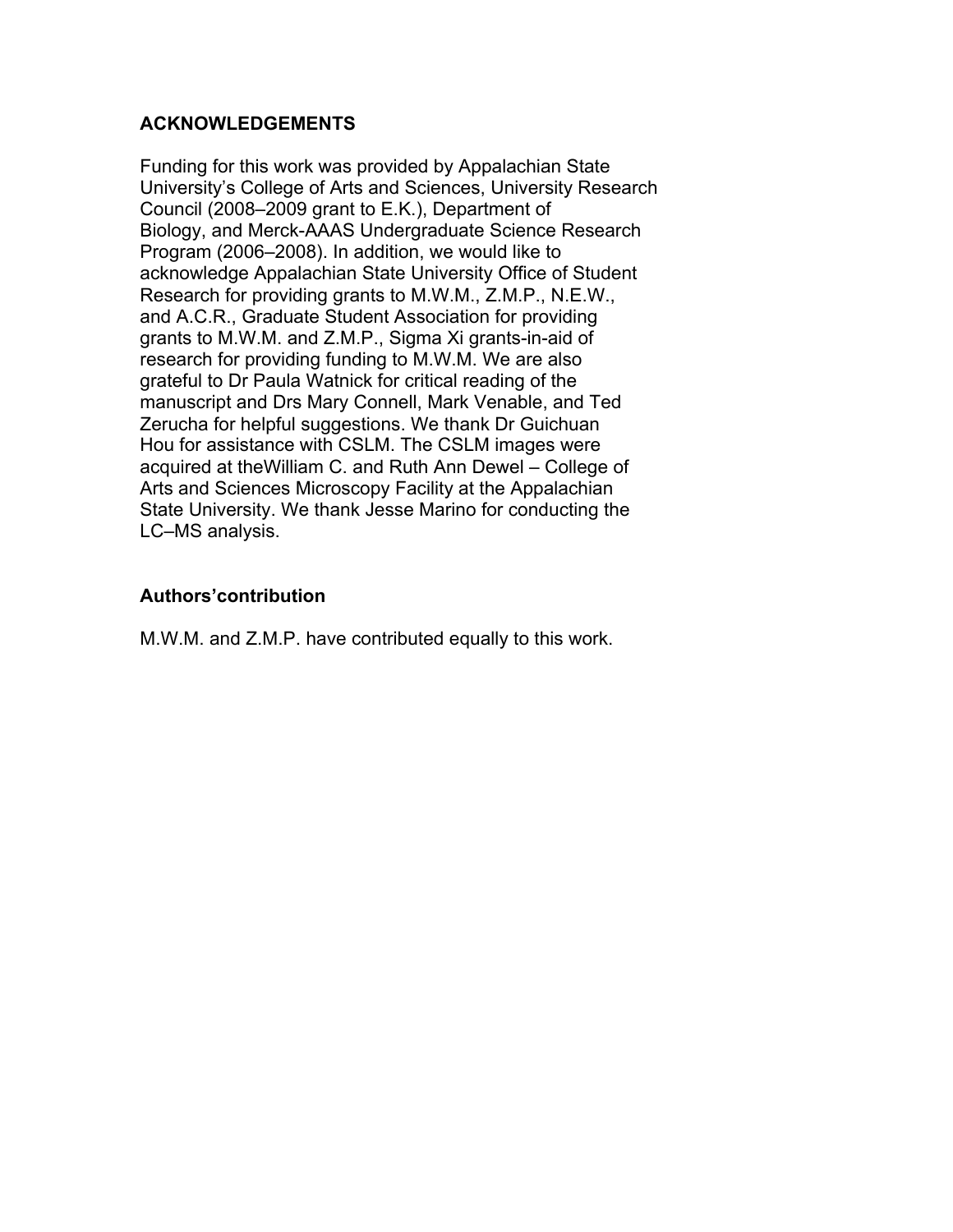#### **REFERENCES**

Anton DL & Kutny R (1987) Escherichia coli S-adenosylmethionine decarboxylase. Subunit structure, reductive amination, and NH2-terminal sequences. J Biol Chem 262: 2817–2822.

Costerton JW, Lewandowski Z, Caldwell DE, Korber DR & Lappin-Scott HM (1995) Microbial biofilms. Annu Rev Microbiol 49: 711–745.

Davey ME & O'Toole AG (2000) Microbial biofilms: from ecology to molecular genetics. Microbiol Mol Biol R 64: 847–867.

Eraso JM & Kaplan S (2009) Regulation of gene expression by PrrA in Rhodobacter sphaeroides 2.4.1: role of polyamines and DNA topology. J Bacteriol 191: 4341–4352.

Faruque SM, Biswas K, Udden SM, Ahmad QS, Sack DA, Nair GB & Mekalanos JJ (2006) Transmissibility of cholera: in vivoformed biofilms and their relationship to infectivity and persistence in the environment. P Natl Acad Sci USA 103: 6350–6355.

Hammer BK & Bassler BL (2003) Quorum sensing controls biofilm formation in Vibrio cholerae. Mol Microbiol 50: 101–104.

Hanahan D (1983) Studies on transformation of Escherichia coli with plasmids. J Mol Biol 166: 557–580.

Haugo AJ &Watnick PI (2002) Vibrio cholerae CytR is a repressor of biofilm development. Mol Microbiol 45: 471–483.

Heidelberg JF, Eisen JA, Nelson WC et al. (2000) DNA sequence of both chromosomes of the cholera pathogen Vibrio cholerae. Nature 406: 477–483.

Horton RM, Cai ZL, Ho SN & Pease LR (1990) Gene splicing by overlap extension: tailor-made genes using the polymerase chain reaction. Biotechniques 8: 528–535.

Hoyle BD & Costerton JW (1991) Bacterial resistance to antibiotics: the role of biofilms. Prog Drug Res 37: 91–105.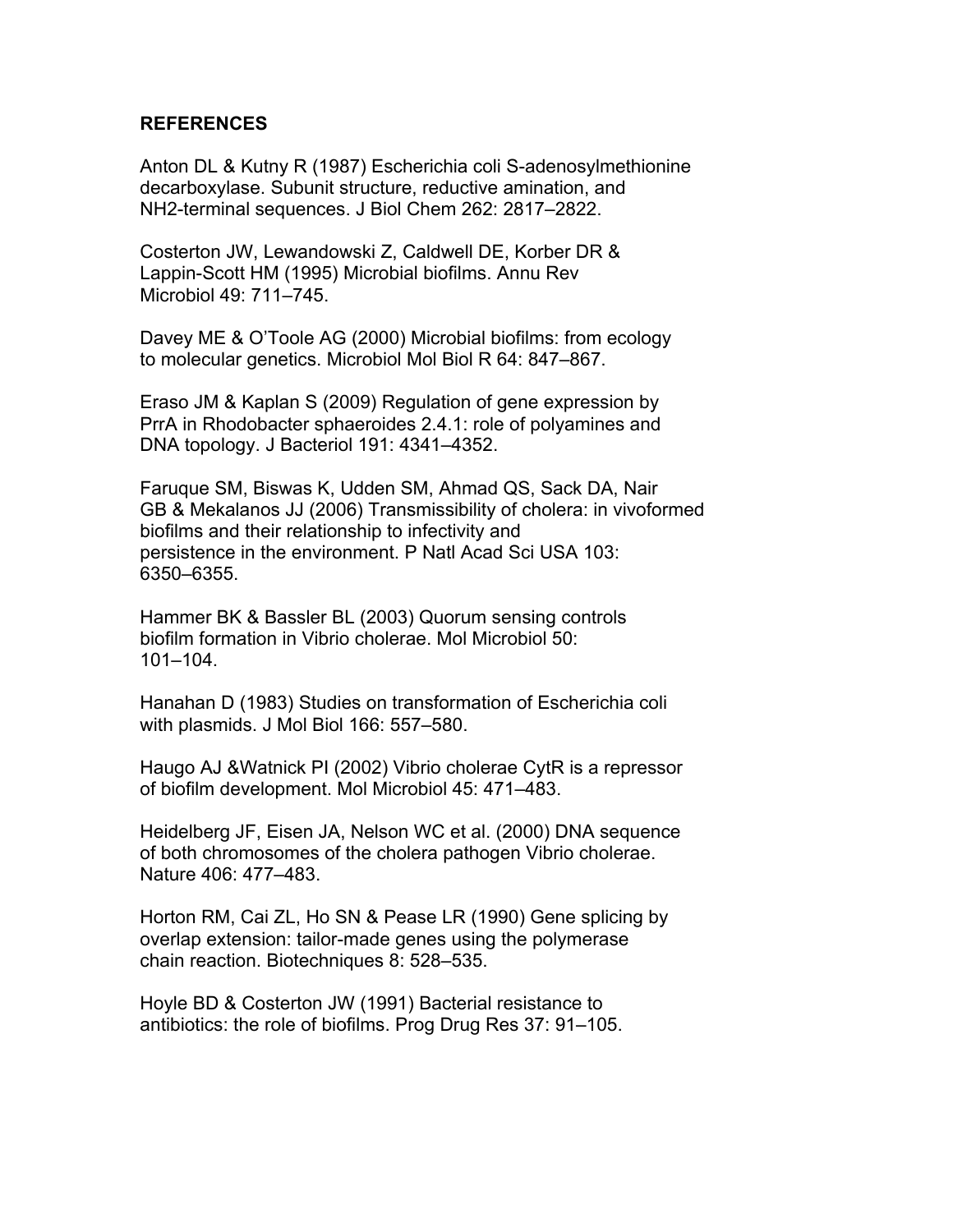Hung DT, Zhu J, Sturtevant D & Mekalanos JJ (2006) Bile acids stimulate biofilm formation in Vibrio cholerae. Mol Microbiol 59: 193–201.

Huq A, Small EB, West PA, Huq MI, Rahman R & Colwell RR (1983) Ecological relationships between Vibrio cholerae and planktonic crustacean copepods. Appl Environ Microb 45: 275–283.

Islam MS, Drasark BS & Bradley DJ (1989) Attachment of toxigenic Vibrio cholerae O1 to various freshwater plants and survival with a filamentous green alga, Rhizoclonium fontanum. J Trop Med Hyg 92: 396–401.

Kapfhammer D, Karatan E, Pflughoeft KJ & Watnick PI (2005) Role for glycine betaine transport in Vibrio cholerae osmoadaptation and biofilm formation within microbial communities. Appl Environ Microb 71: 3840–3847.

Karatan E, Duncan TR &Watnik PI (2005) NspS, a predicted polyamine sensor, mediates activation of Vibrio cholerae biofilm formation by norspermidine. J Bacteriol 187: 7434–7443.

Kierek K & Watnick PI (2003) Environmental determinants of Vibrio cholerae biofilm development. Appl Environ Microb 69: 5079–5088.

Kierek-Pearson K & Karatan E (2005) Biofilm development in bacteria. Adv Appl Microbiol 57: 79–111.

Lee J, Sperandio V, Frantz DE, Longgood J, Camilli A, Phillips MA & Michael AJ (2009) An alternative polyamine biosynthetic pathway is widespread in bacteria and essential for biofilm formation in Vibrio cholerae. J Biol Chem 284: 9899–9907.

Merrell DS & Camilli A (1999) The cadA gene of Vibrio cholerae is induced during infection and plays a role in acid tolerance. Mol Microbiol 34: 836–849.

Metcalf WW, Jiang W, Daniels LL, Kim SK, Haldimann A & Wanner BL (1996) Conditionally replicative and conjugative plasmids carrying lacZ a for cloning, mutagenesis, and allele replacement in bacteria. Plasmid 35: 1–13.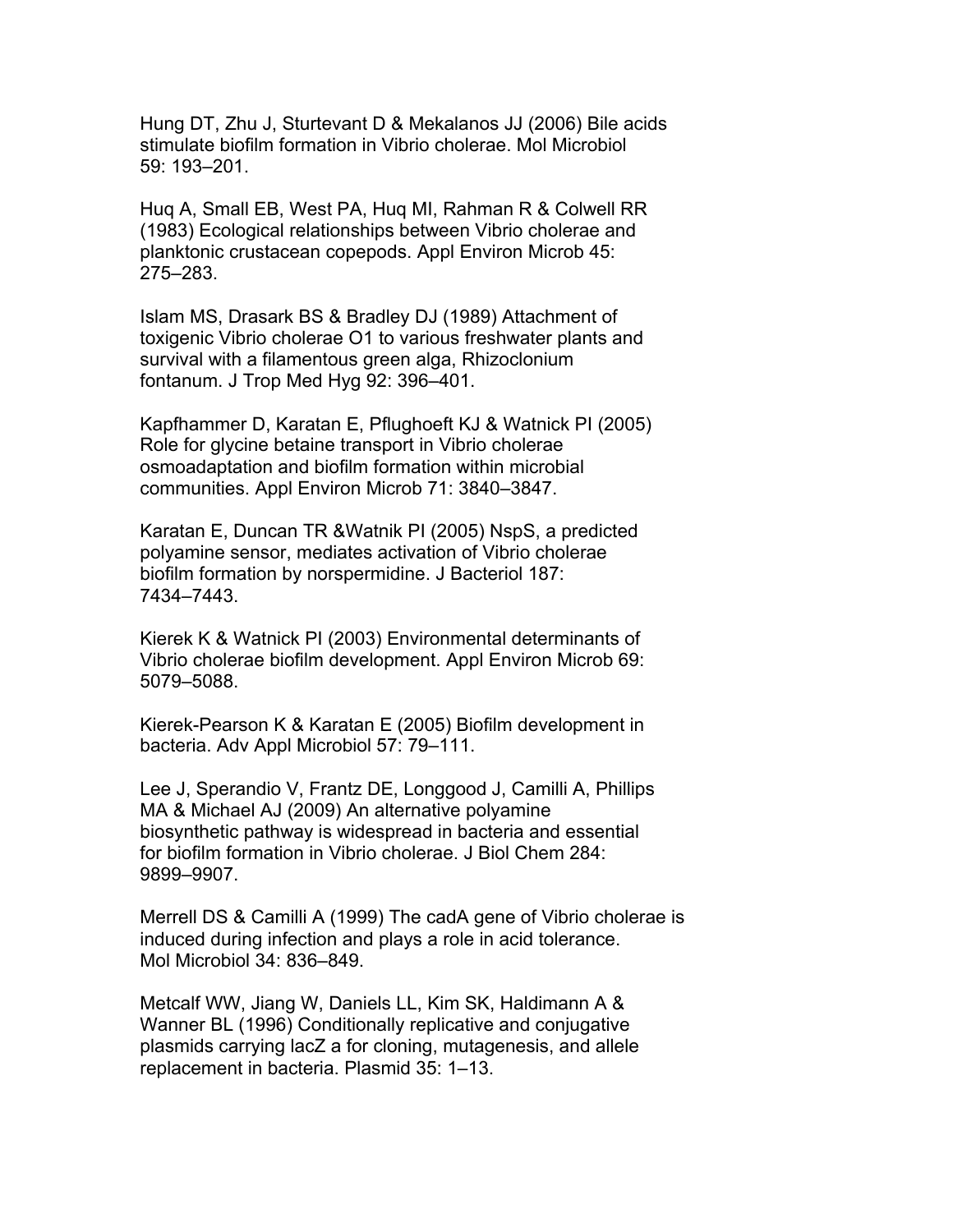Miller VL & Mekalanos JJ (1988) A novel suicide vector and its use in construction of insertion mutations: osmoregulation of outer membrane proteins and virulence determinants in Vibrio cholerae requires toxR. J Bacteriol 170: 2575–2583.

Morgan DM (1998) Polyamine Protocols. Humana Press, Totowa. Patel CN, Wortham BW, Lines JL, Fetherston JD, Perry RD & Oliveira MA (2006) Polyamines are essential for the formation of plague biofilm. J Bacteriol 188: 2355–2363.

Shah P & Swiatlo E (2008) A multifaceted role for polyamines in bacterial pathogens. Mol Microbiol 68: 4–16.

Tabor CW & Tabor H (1984) Polyamines. Annu Rev Biochem 53: 749–790.

Tabor CW, Tabor H & Xie QW (1986) Spermidine synthase of Escherichia coli: localization of the speE gene. P Natl Acad Sci USA 83: 6040–6044.

Tamplin ML, Gauzens AL, Huq A, Sack DA & Colwell RR (1990) Attachment of Vibrio cholerae serogroup O1 to zooplankton and phytoplankton of Bangladesh waters. Appl Environ Microb 56: 1977–1980.

Waldor MK & Mekalanos JJ (1994) Emergence of a new cholera pandemic: molecular analysis of virulence determinants in Vibrio cholerae O139 and development of a live vaccine prototype. J Infect Dis 170: 278–283.

Ware D, Jiang Y, Lin W & Swiatlo E (2006) Involvement of potD in Streptococcus pneumoniae polyamine transport and pathogenesis. Infect Immun 74: 352–361.

Yoshida M, Kashiwagi K, Shigemasa A, Taniguchi S, Yamamoto K, Makinoshima H, Ishihama A & Igarashi K (2004) A unifying model for the role of polyamines in bacterial cell growth, the polyamine modulon. J Biol Chem 279: 46008–46013.